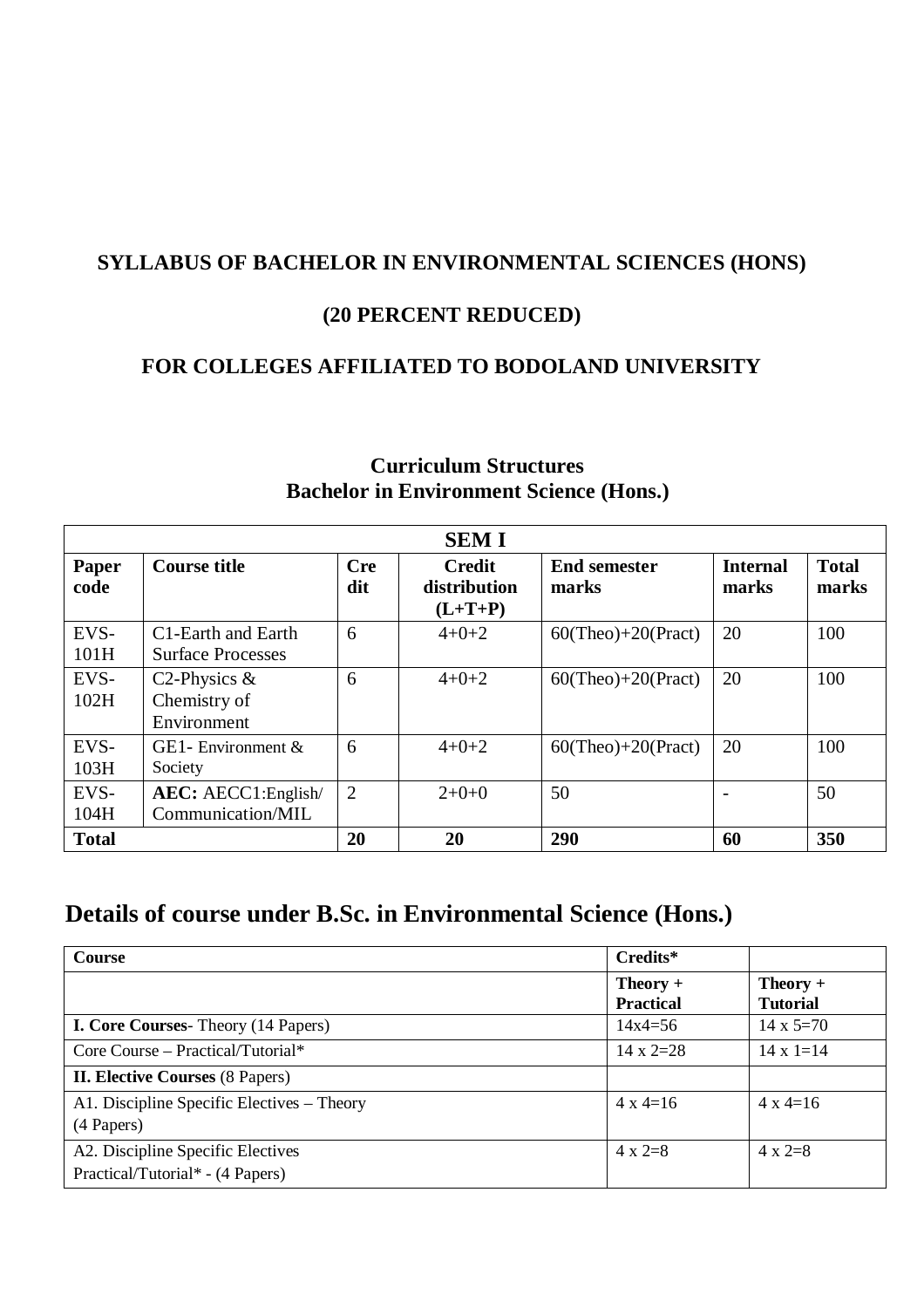| <b>Total Credits</b>                                                   | 144               | 144               |
|------------------------------------------------------------------------|-------------------|-------------------|
| (2 Papers of 4 Credits each)                                           |                   |                   |
| 2. Skill Enhancement Courses (SEC)                                     | $2 \times 4 = 8$  | $2 \times 4 = 8$  |
| English/MIL Communication                                              |                   |                   |
| vironment Science $\&$                                                 |                   |                   |
| each)                                                                  |                   |                   |
| Ability Enhancement Compulsory Courses (AECC) - (2 Papers of 2 Credits | $2 \times 2=4$    | $2 \times 2=4$    |
| <b>III. Ability Enhancement Courses</b>                                |                   |                   |
| Practical/Tutorial* (4 Papers)                                         |                   |                   |
| B2. Generic Electives/Interdisciplinary –                              | $4 \times 2=8$    | $4 \times 2=8$    |
| Theory (4 Papers)                                                      |                   |                   |
| B1. Generic Electives/Interdisciplinary-                               | $4 \times 4 = 16$ | $4 \times 4 = 16$ |

\*wherever practical is mentioned there will be no tutorial and vice-versa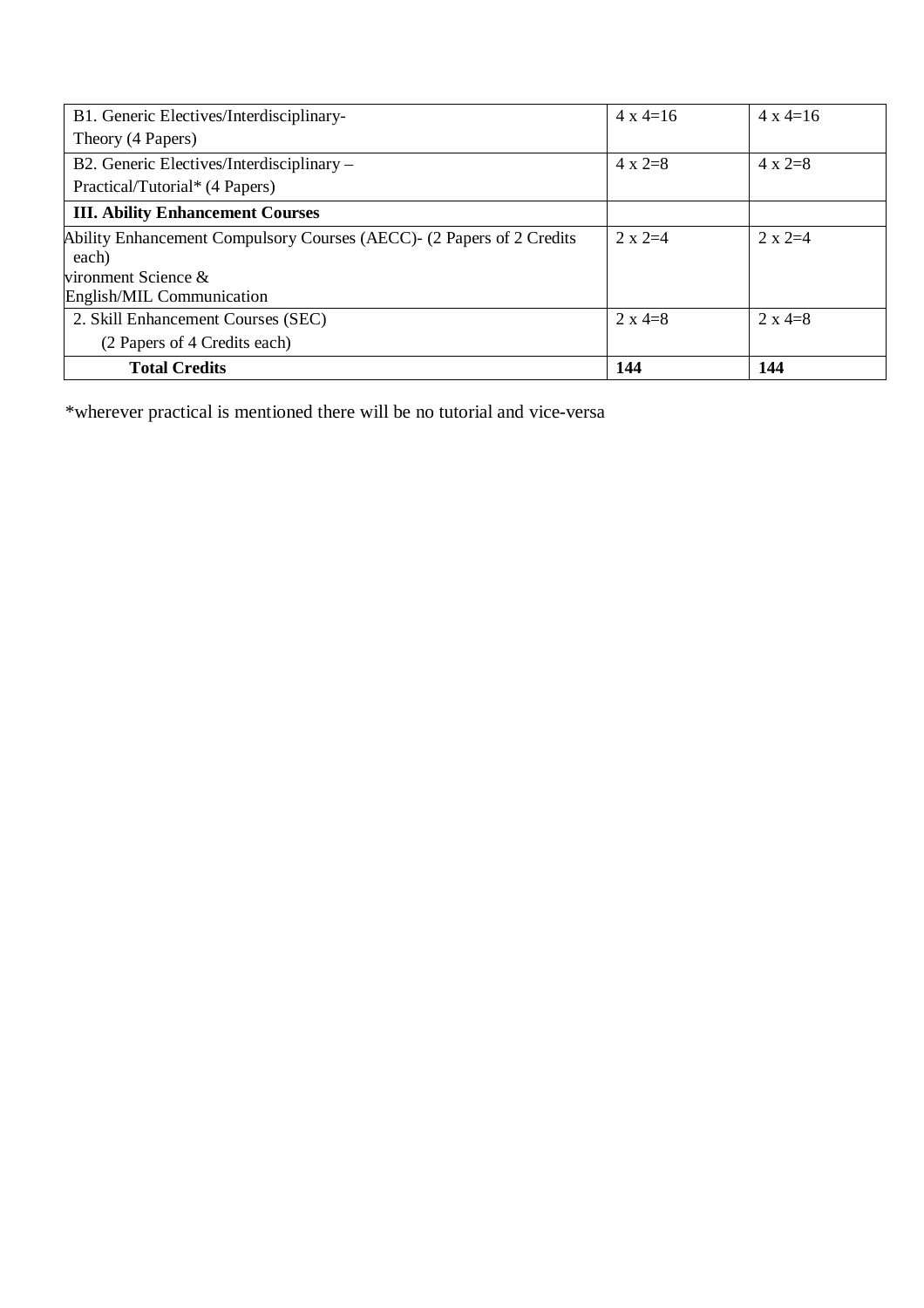## **CORE COURSE-1: EARTH AND EARTH SURFACE PROCESSES**

#### **Theory (60 Lectures)**

**Preamble:** The paper will introduce students to the basic structure and composition of the Earth and will explore various surface processes and their impact on and role in living systems. It will also deal with the interactive processes in the inner as well as outer Earth's surface.

#### **Unit 1: History of Earth (10 lectures)**

Solar system formation and planetary differentiation; formation of the Earth: formation and composition of core, mantle, crust, atmosphere and hydrosphere; chemical composition of Earth; geological time scale and major changes on the Earth's surface; Holocene and the emergence of humans, role of humans in shaping landscapes.

#### **Unit 2: Earth system processes (10 lectures)**

Movement of lithosphere plates; mantle convection and plate tectonics, major plates and hot spots, plate boundaries; sea floor spread; earthquakes; volcanic activities; orogeny; isostasy; gravitational and magnetic fields of the earth; origin of the main geomagnetic field; continental drift, Pangaea and present-day continents, paleontological evidences of plate tectonics;

#### **Unit 3: Minerals and rocks (15 lectures)**

Minerals and important rock forming minerals; rock cycle: lithification and metamorphism; Three rock laws; rock structure, igneous, sedimentary and metamorphic rocks; weathering: physical, biogeochemical processes; agents of erosion: rivers and streams, electrical and aeolian transportation and deposition of sediments by running water, wind and glaciers.

## **Unit 4: Earth surface processes (15 lectures)**

Atmosphere: evolution of earth's atmosphere, composition of atmosphere, physical and optical properties, circulation land surface processes: fluvial and glacial processes, rivers and geomorphology; types of glaciers, glacier dynamics, and depositional processes and glaciated landscapes; coastal processes.

#### **Unit 5: Importance of being a mountain (10 lectures)**

Formation of Peninsular Indian mountain systems - Western and Eastern Ghats, Vindhyas, Formation of the Himalaya; development of glaciers, perennial river systems and evolution of monsoon in Indian subcontinent; formation of Indo-Gangetic Plains, arrival of humans; evolution of Indus Valley civilization; withdrawing monsoon and lessons to draw.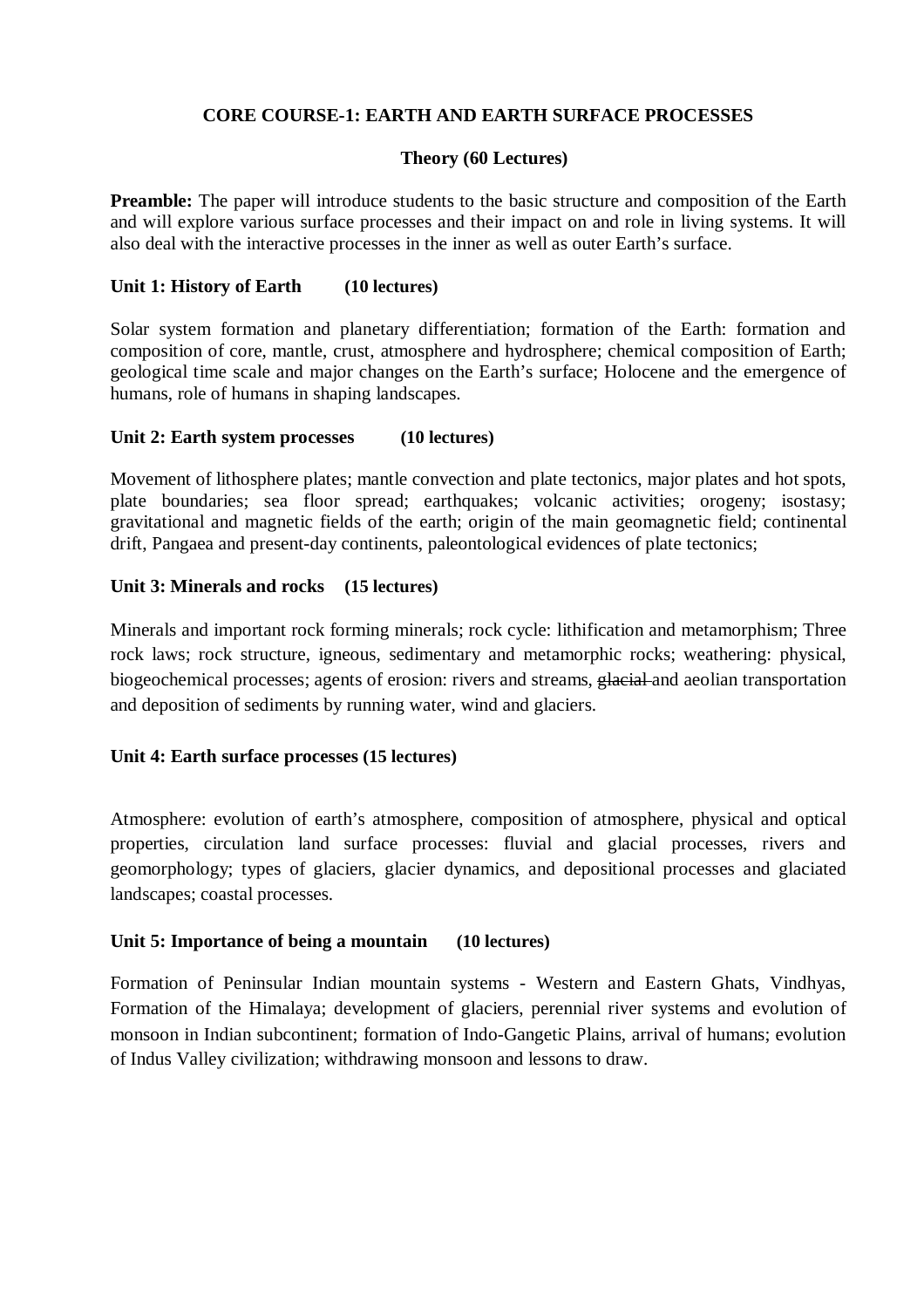**Practical:** Based on the theory/ fieldwork.

#### **Suggested Readings**

- 1. Bridge, J., & Demicco, R. 2008. *Earth Surface Processes, Landforms and Sediment deposits*. Cambridge University Press.
- 2. Duff, P. M. D., & Duff, D. (Eds.). 1993. *Holmes' Principles of Physical Geology*. Taylor & Francis.
- 3. Gupta, A. K., Anderson, D. M., & Overpeck, J. T. 2003. Abrupt changes in the Asiansouthwest monsoon during the Holocene and their links to the North Atlantic Ocean. *Nature* **421:** 354-357.
- 4. Gupta, A. K., Anderson, D. M., Pandey, D. N., & Singhvi, A. K. 2006. Adaptation and human migration, and evidence of agriculture coincident with changes in the Indian summer monsoon during the Holocene. *Current Science* **90:** 1082-1090.
- 5. Keller, E.A. 2011. *Introduction to Environmental Geology* (5th edition). Pearson Prentice Hall.
- 6. Krishnan, M. S. 1982. *Geology of India and Burma*. CBS Publishers & Distributors.
- *7.* Leeder, M., Arlucea, M.P. 2005. *Physical Processes in Earth and Environmental Sciences.* Blackwell Publishing.
- 8. Pelletier, J. D. 2008. *Quantitative Modeling of Earth Surface Processes* (Vol. 304). Cambridge: Cambridge University Press. Chicago.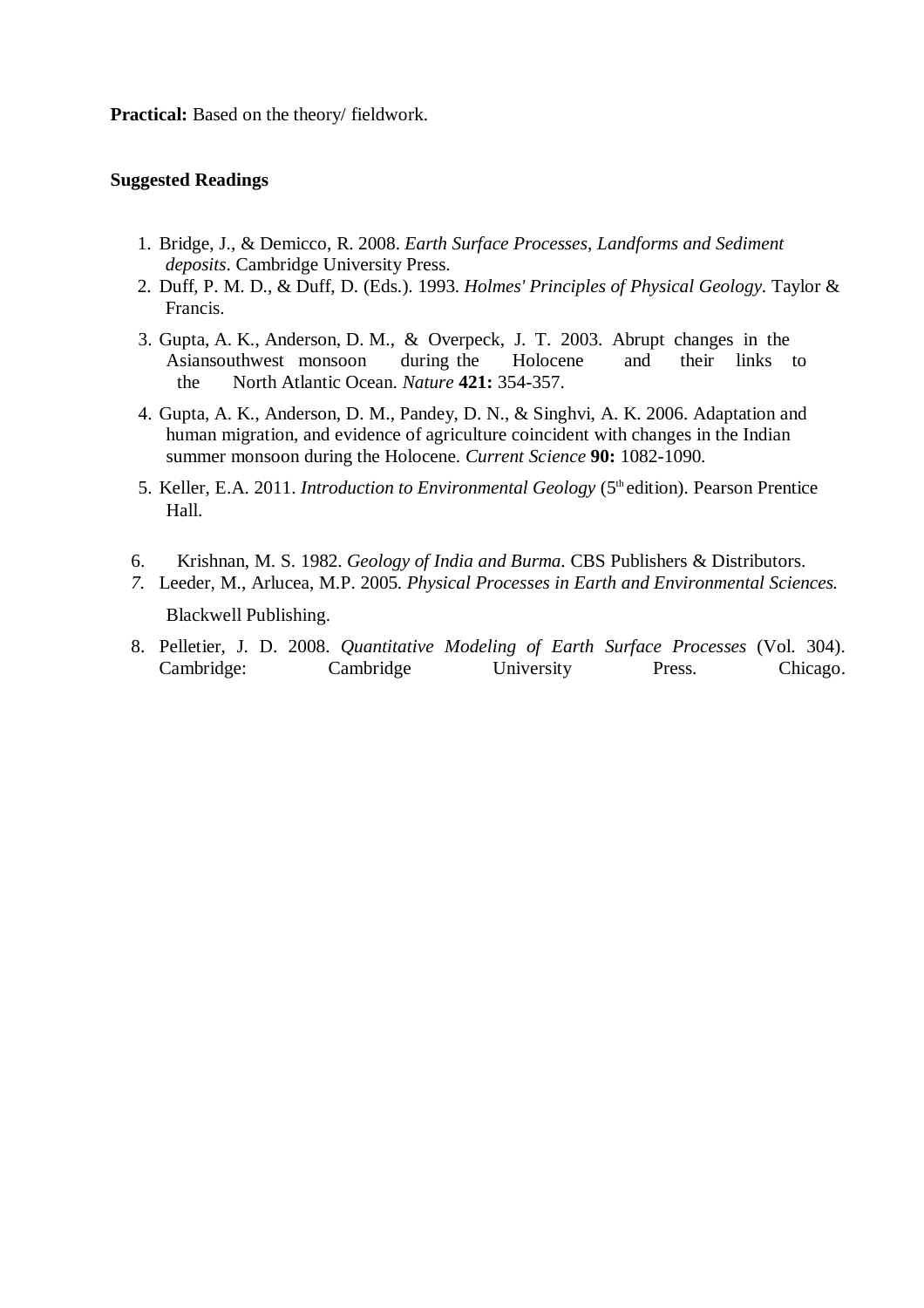# **CORE COURSE 2: PHYSICS AND CHEMISTRY OF ENVIRONMENT Theory (60 Lectures)**

**Preamble**: This paper aims to build conceptual understanding of students by exposing them to the basic principles behind various environmental processes. The paper has been divided into two sections, with the view to introduce students to the concepts of physics and chemistry associated with particle movement, chemical processes and pollutant chemistry.

## **Unit 1: Fundamentals of environmental physics (15 lectures)**

Part A: Basic concepts of light and matter; quantum mechanics (relation between energy, wavelength and frequency), black body radiation, Kirchhoff's law, Boltzmann equation, spectroscopic concepts: Introduction to the concept of absorption and transmission of light, Beer– Lambert law, photovoltaic and solar cells.

**Part B**: Basic concepts of pressure, force, work and energy; types of forces and their relation (pressure gradient, viscous, Coriolis, gravitational, centripetal, and centrifugal force); concept of heat transfer, conduction, convection; concept of temperature, lapse rate (dry and moist adiabatic); laws of thermodynamics; concept of heat and work.

#### **Unit 2: Movement of pollutants in environment (6 lectures)**

Diffusion and dispersion, point and area source pollutants, pollutant dispersal; Gaussian plume model, mixing

heights, hydraulic potential,

#### **Unit 3: Fundamentals of environmental chemistry (15 lectures)**

Part A: Atomic structure, electronic configuration, periodic properties of elements (ionization potential, electron affinity and electronegativity), types of chemical bonds (ionic, covalent, coordinate and hydrogen bonds); mole concept, molarity and normality.

Part B: Thermodynamic system; types of chemical reactions; acids, bases and salts, solubility products; solutes and solvents; redox reactions, concepts of pH and pE, electrochemistry, Nernst equation, electrochemical cells.

**Part C**: Basic concepts of organic chemistry, hydrocarbons, aliphatic and aromatic compounds, organic functional groups, polarity of the functional groups.

#### **Unit 4: Atmospheric chemistry (8 lectures)**

Composition of atmosphere; photochemical reactions in atmosphere; smog formation, types of smog (sulphur smog and photochemical smog), aerosols; chemistry of acid rain, case studies;

reactions of NO2 and SO2; free radicals and ozone layer depletion, role of CFCs in ozone depletion.

#### **Unit 5: Water chemistry (8 lectures)**

Chemical and physical properties of water; alkalinity and acidity of water, hardness of water, calculation of total hardness; solubility of metals, complex formation and chelation.

#### **Unit 6: Soil chemistry (8 lectures)**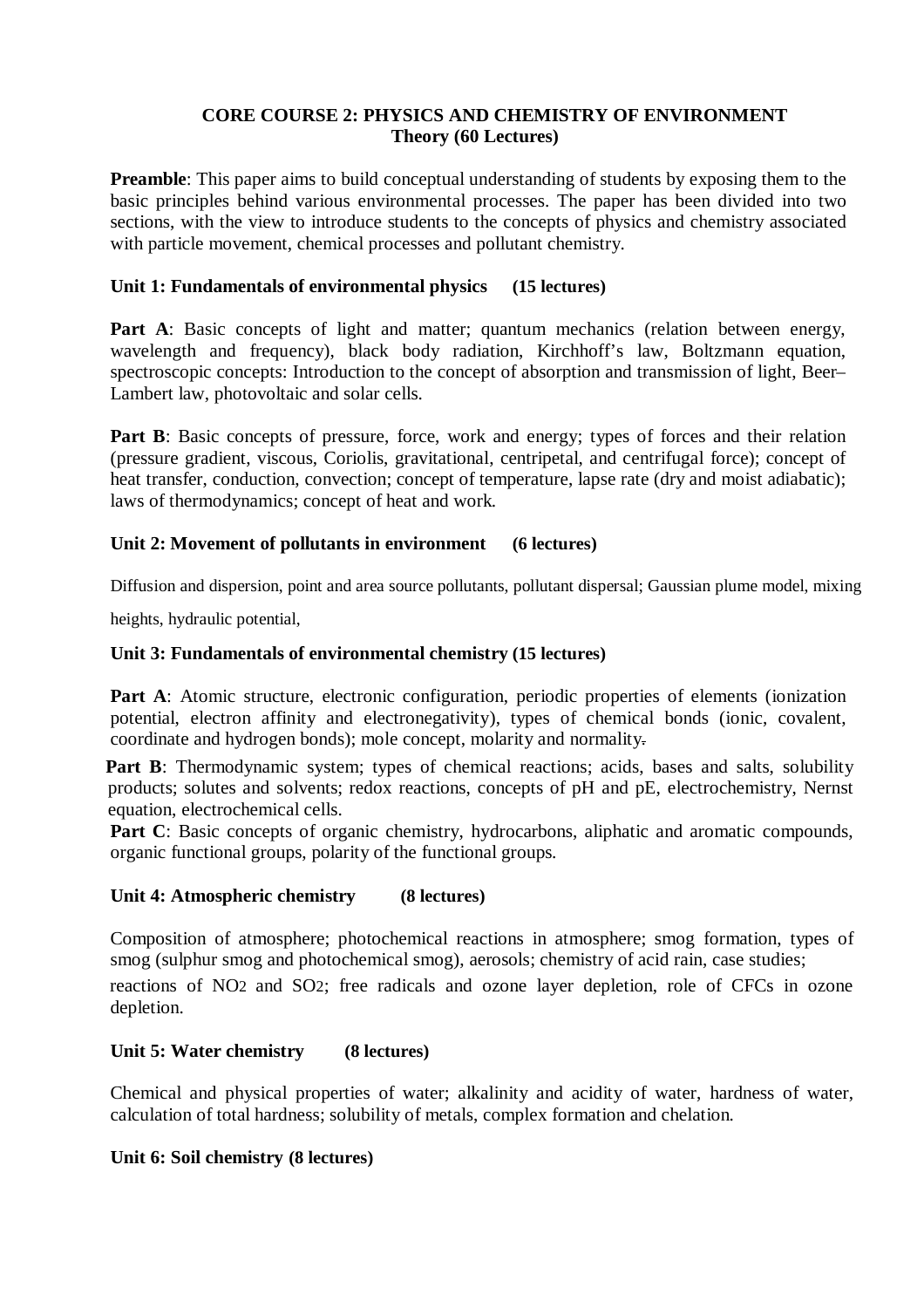Soil composition; relation between organic carbon and organic matter, inorganic and organic components in soil; soil humus; cation and anion exchange reactions in soil; nitrogen, phosphorus and potassium in soil.

**Practical:** Based on the theory.

#### **Suggested Readings**

- 1. Beard, J.M. 2013. *Environmental Chemistry in Society* (2nd edition). CRC Press.
- 2. Boeker, E. & Grondelle, R. 2011. *Environmental Physics: Sustainable Energy and Climate Change*. Wiley.
- 3. Connell, D.W. 2005. *Basic Concepts of Environmental Chemistry* (2nd edition). CRC Press.
- 4. Forinash, K. 2010. *Foundation of Environmental Physics*. Island Press.
- 5. Girard, J. 2013. *Principles of Environmental Chemistry* (3rd edition). Jones & Bartlett.
- 6. Harnung, S.E. & Johnson, M.S. 2012. *Chemistry and the Environment*. Cambridge University Press.
- 7. Hites, R.A. 2012. *Elements of Environmental Chemistry* (2nd edition). Wiley & Sons.
- 8. Manhan, S. E. 2000. *Fundamentals of Environmental Chemistry*. CRC Press.
- 9. Pani, B. 2007. *Textbook of Environmental Chemistry*. IK international Publishing House.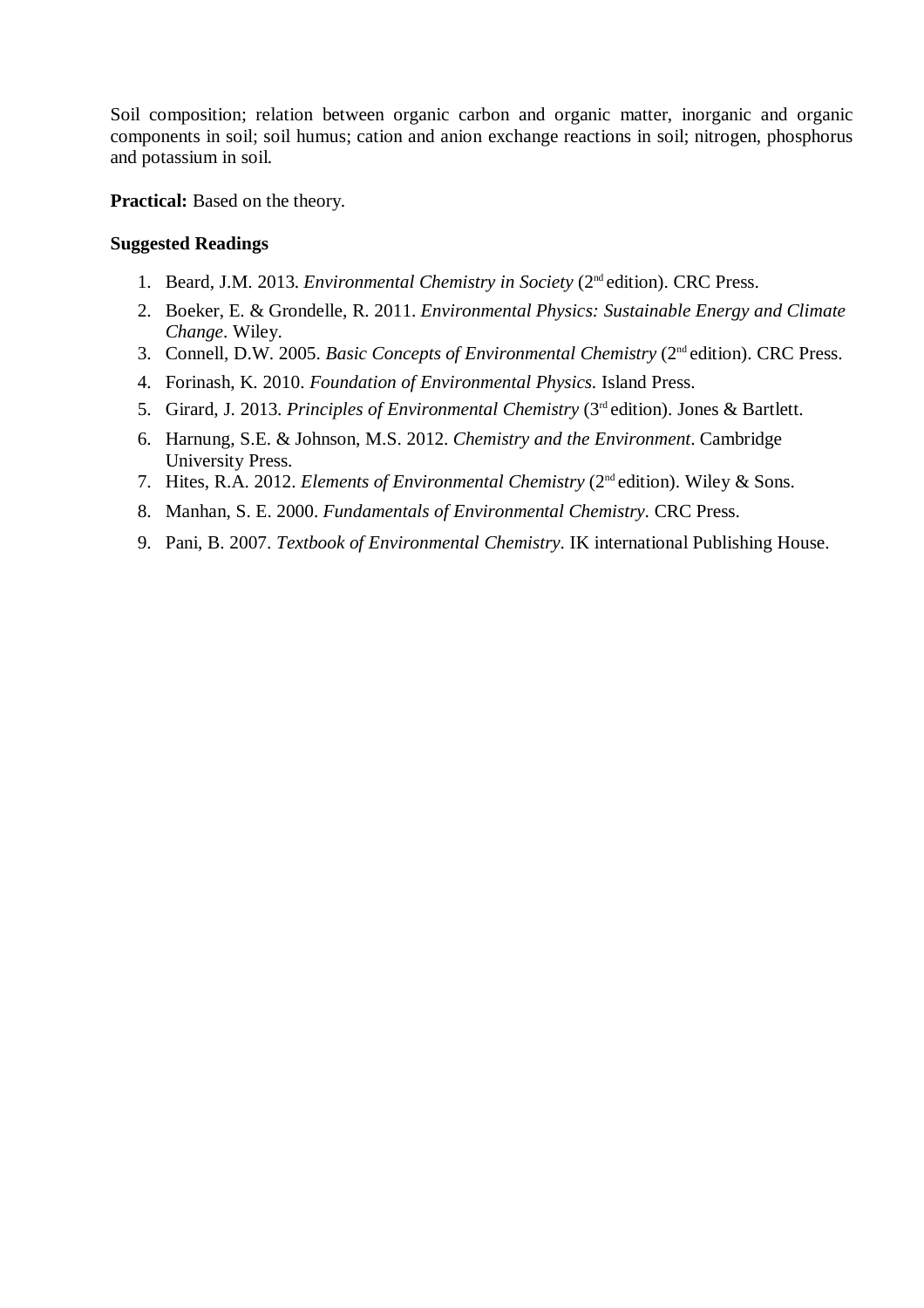## **GENERAL ELECTIVE 1: ENVIRONMENT AND SOCIETY**

#### **Theory (60 Lectures)**

**Preamble:** The course examines the relationship between the environment and society enabling the students to understand and appreciate the role played by environment, society, and, their interface in shaping environmental decisions. The students will be enabled to think critically on environmental issues.

#### **Unit 1: Introduction (6 lectures)**

Social and cultural construction of 'environment': environmental thought from historical and contemporary perspective in light of the concepts of Gross Net Happiness and Aldo Leopold's Land Ethic.

#### **Unit 2: Issues in environmentalism (10 lectures)**

Significant global environmental issues such as acid rain, climate change, and resource depletion; historical developments in cultural, social and economic issues related to land, forest, and water management in a global context.

#### **Unit 3: Development-environment conflict (10 lectures)**

Developmental issues and related impacts such as ecological degradation; environmental pollution; development-induced displacement, discussion on Project Affected People (PAPs).

## **Unit 4: Urbanization and environment (10 lectures)**

Production and consumption oriented approaches to environmental issues in Indian as well as global context; impact of industry and technology on environment; onflict between economic and environmental interests.

#### **Unit 5: Environment and social inequalities(10 lectures)**

Inequalities of gender, region, and nation-state in access to healthy and safe environments; history and politics surrounding environmental, ecological and social justice; environmental ethics, issues and possible solutions.

#### **Unit 6: Regulatory framework (4 lectures)**

Brief account of Forest Conservation Act 1980 1988; Forest Dwellers Act 2008; Land Acquisition Act1894, 2007, 2011, 2012; Land Acquisition Rehabilitation and Resettlement Act 2013.

#### **Unit 7: Community participation (10 lectures)**

State, corporate, civil society, community, and individual-level initiatives to ensure sustainable development; case studies of environmental movements (Appiko Movement, Chipko Movement, Narmada Bachao Andolan); environmental groups and movements, citizen groups; role played by NGOs; environmental education and awareness.